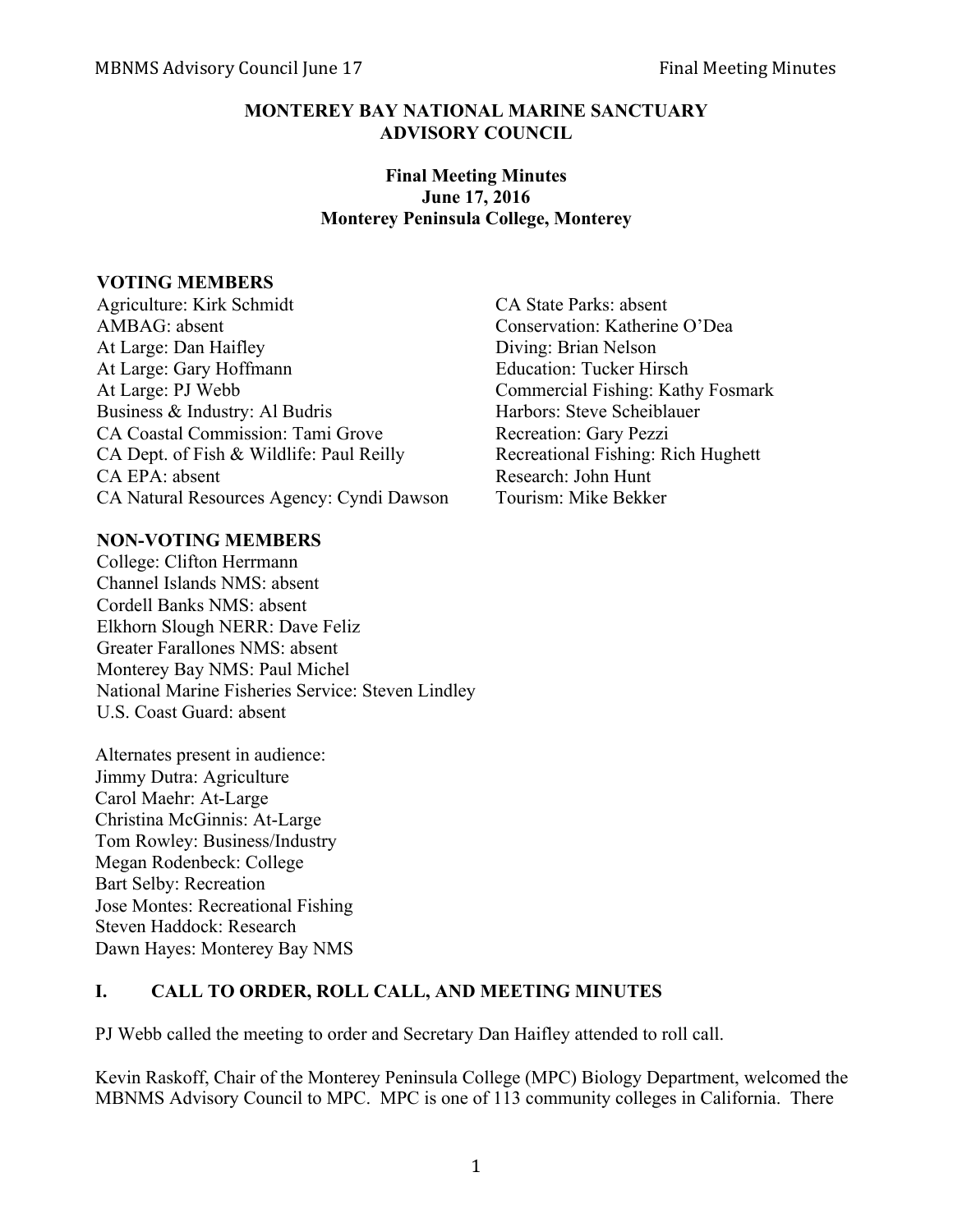are over 2.3 million students enrolled in the California community college system. MPC's principle mission focuses on supporting students pursuing transfer, career training, basic skills and lifelong learning opportunities. The majority of biology students are looking to transfer to a university for further education. All of the classes he teaches integrate MBNMS whether it is examining the rocky intertidal, sandy intertidal, slough or watershed. Some of the MPC student projects in MBNMS include water quality studies, intertidal sampling and work on local sand dunes.

Nine new members were sworn in: Jimmy Dutra – Agriculture alternate, Carol Maehr - At-Large alternate, Al Budris - Business/Industry primary, Tom Rowley - Business/Industry alternate, Clifton Herrmann - College primary, Megan Rodenbeck – College alternate, Katherine O'Dea – Conservation primary, Jose Montes – Recreational Fishing alternate, Steven Haddock – Research alternate.

## **APPROVAL OF MEETING MINUTES**

Approval of April 21, 2016 DRAFT Meeting Minutes **MOTION: Brian Nelson, Gary Pezzi seconded.** (Vote: 10 in favor, 0 opposed, 6 abstentions)

## **II. STANDING ITEM: SUPERINTENDENT'S REPORT**

ONMS received the AC's letter regarding the CEMEX sand mine. MBNMS Staff is waiting for the opinion from legal staff and will share that information as soon as possible.

Paul attended the GFNMS AC's meeting in May. He reported on the proposed list of workshops, working groups and topics for staff to address during the MBNMS Management Plan Review (MPR) process. The GFNMS AC would like to send representatives to attend MBNMS MPR workshops. This will allow them to update the GFNMS AC on issues involving the MBNMS northern management area.

Paul attended a meeting put on by the State of California and Bureau of Ocean Energy Management (BOEM). The purpose was to initiate a state and federal task force to look at an offshore wind energy proposal. Trident Winds is looking to purchase lease for construction of wind farms off Morro Bay. The proposed footprint runs along MBNMS in the southern region. This task force is the first step in a multi-year process for consideration. State of California policy is very aggressive in establishing renewable energies. In 2008, California consisted of 12% renewable energies. Today, it consists of 25% renewable energies and in 2030 the goal is to be at 50% renewable energies.

Get Into Your Sanctuary day will be happening on June  $25<sup>th</sup>$  at Sanctuary Exploration Center in Santa Cruz. Vendors will be present and giving demonstrations of various recreational activities such as kayaking, surfing and diving that allow visitors to take advantage of what the sanctuary has to offer. There will also be multiple presentations that will connect live to an offshore deep sea exploration mission.

Advisory Council Member Discussion

- Q: Is BOEM its own entity?
- A: BOEM is part of the Department of Interior.
- Q: How much energy would this proposed wind farm create?
- A: It's all public information you can find online.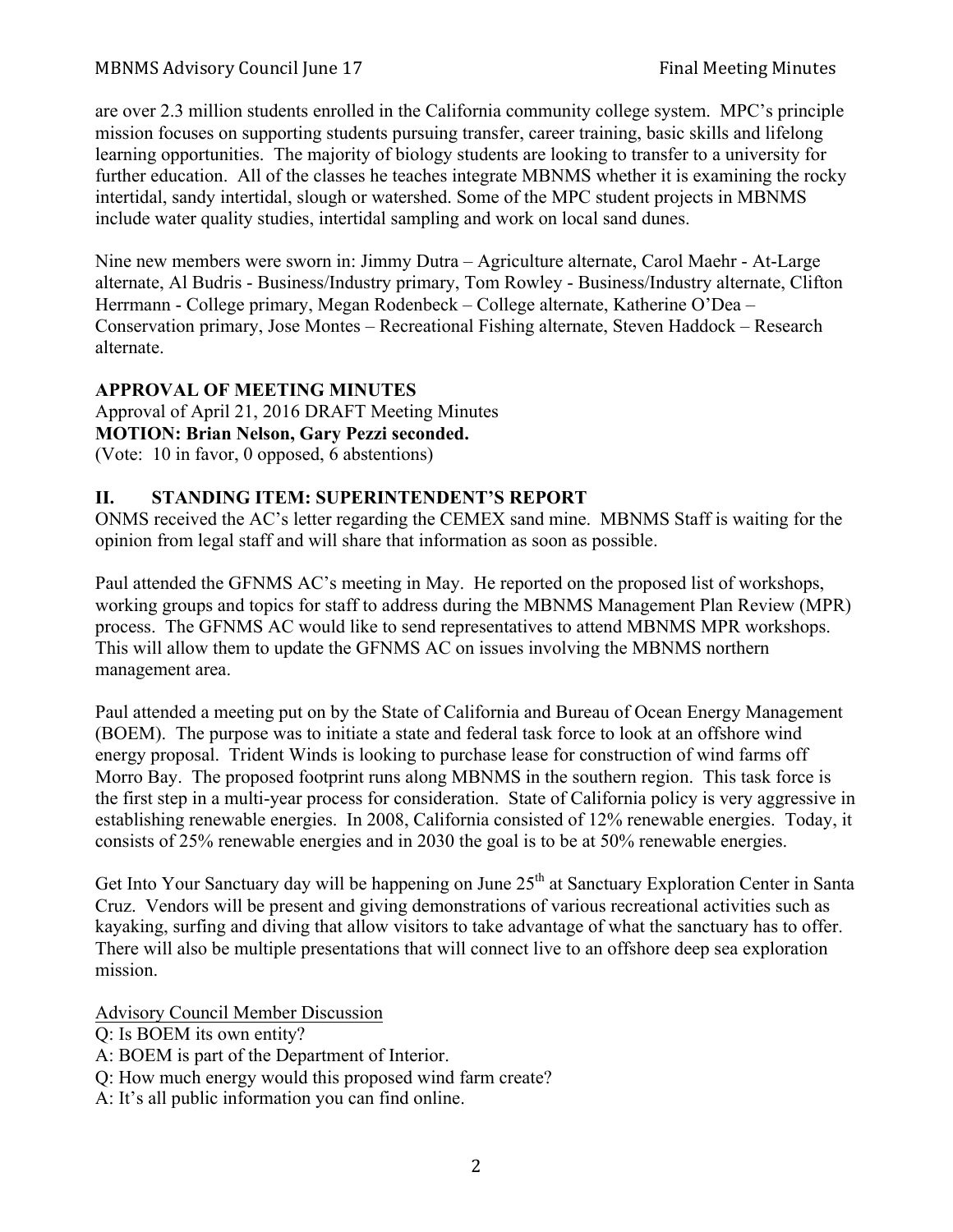Q: Would the devices be tethered and not anchored?

A: It depends on the different requirements for various oceanic conditions whether it would be tethered or anchored.

Q: How far offshore would this wind farm be?

A: About 30 miles offshore.

Q: Is the Federal Energy Regulatory Commission involved in this process?

A: No.

Q: Is MBNMS the lead agency on the CEMEX issue?

A: There are many agencies involved. California Coastal Commission is taking the lead on the state side.

## **III. ACTION ITEM: NOMINATIONS AND ELECTIONS OF EXECUTIVE COMMITTEE**

PJ Webb took nominations for Council Chair. PJ was the sole nominee and was confirmed as Council Chair. PJ took nominations for Council Vice-Chair. Gary Pezzi was the sole nominee and was confirmed as Council Vice-Chair. PJ took nominations for Council Secretary. Brian Nelson was the sole nominee and was confirmed as Council Secretary.

# **IV. PUBLIC COMMENT FOR ITEMS NOT ON AGENDA**

Rex Keyes – Elkhorn Yacht Club

There is an abundance of sealife to see two to three miles outside entrance of Moss Landing Harbor.

## **V. INFORMATION ITEM: SEDIMENT MANAGEMENT PLAN COUNCIL WORKSHOP**

Karen Grimmer gave a presentation on the implementation of Sediment Management Plans in MBNMS. She discussed the MBNMS 2008 Coastal Armoring Action Plan, two Coastal Regional Sediment Management Plans and a MBNMS supported report on the evaluation of erosion mitigation. The goal of the MBNMS 2008 Coastal Armoring Action Plan was to reduce expansion of hard coastal armoring in coastal areas near MBNMS through proactive regional planning, project tracking and comprehensive permit analysis and compliance. Key strategies included developing and implementing a regional approach to coastal armoring and pursuing a pilot program for coastal armoring alternatives. The two Coastal Regional Sediment Management Plans (CRSMP), completed in partnership with US Army Corps of Engineers, included Southern Monterey Bay CRSMP, 2008 and Santa Cruz Littoral Cell CSRMP, 2015. Objectives for the CRSMPs included being region specific, consistency with CSMW goals, development by local/regional stakeholders and focus on implementation. Karen touched on Beach Erosion Concern Areas (BECAs) as well as the CEMEX sand mine. Lastly, MBNMS supported the 2012 report "*Evaluation of Erosion Mitigation Alternatives for Southern Monterey Bay.*" This report assessed various erosion mitigation measures used to address coastal hazards in southern Monterey Bay. Some key recommendations from the report included: cessation of sand mining from the beach, consider beach nourishment, relocate regional sewage infrastructure.

# Public comment

Steve McGrath – San Mateo County Harbor District

• Recognize the restrictions in the management plan, but these restrictions did not necessarily anticipate the scope and extent of climate change and sea level rise. The management plan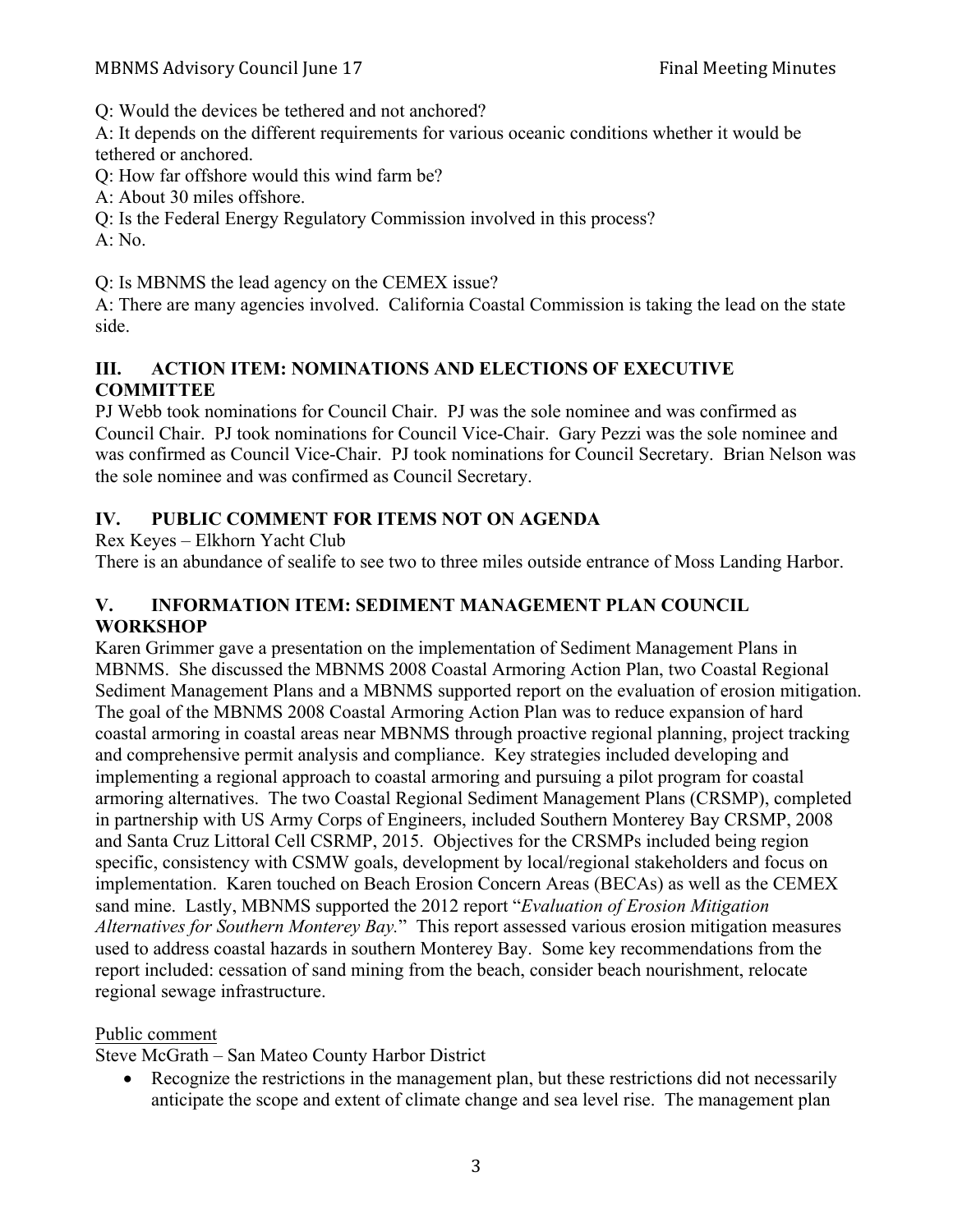should be revised to include flexibility, within parameters to be determined, to allow for common sense/creative solutions to emerging situations.

- SMCHD currently dealing with effects of shoaling moorings moving to west, and about to lose access to eastern most boat launch ramps.
- Removal of breakwater not an option; there is a desire/need to preserve/protect access to the coast, to protect and preserve commercial/recreational fishing and boating.

#### Rex Keyes – surfing

Instead of armoring to protect sand beach, create an artificial reef below the waterline to absorb the force of a wave before it hits a sandy beach.

After lunch, one more new member was sworn in: Christina McGinnis – At-Large alternate.

## **VII. ACTION ITEM: MANAGEMENT PLAN REVIEW UPDATE**

Dawn Hayes gave a presentation on the MPR process schedule changes. She also reviewed the MPR issue topics and which input method they were assigned by the AC. The following MPR issues will be addressed through a council workshop: Sediment Management Plans implementation, beach nourishment, marine debris (non-entanglement), urban run-off, whale entanglement, climate (followed by outside workshop). Outside workshops will address: climate change, outreach on wildlife disturbance, harmful algal blooms. MBMNS Staff will address: artificial reefs, boundary changes, citizen science, desalination implementation, outreach on marine occurrences, Regional WQ Monitoring coordination, original Management Plan (MP) elements. Based on AC recommendations, two working groups will be formed to address the two wildlife disturbance issues: approach issues with whales, acoustic impacts.

#### Advisory Council Member Discussion

Discussion followed to clarify the MP clearance process and the goals of council workshops. The AC was reminded the MP should focus on what MBNMS can do to address certain issues, not how the issue should be addressed as a whole. The MP can also direct staff to explore certain issues.

The AC was also informed there will not be a working group for MPWCs. 1) The current subcommittee needs to make recommendations on the issue of voluntary safety. 2) Adding new MPWC zones has been looked at extensively. There is not strong interest in adding new zones considering the major concerns with wildlife disturbance.

The following AC members volunteered for the Wildlife Disturbance – approach issues Working Group: Kathy Fosmark, Dan Haifley, Tucker Hirsch, Gary Hoffmann, Christina McGinnis, Paul Reilly, Steve Scheiblauer, PJ Webb. The Chair for this working group is Gary Hoffmann and Vice Chair is Christina McGinnis.

The following AC members volunteered for the Wildlife Disturbance – acoustic issues Working Group: Mike Bekker, Clifton Herrmann, Gary Hoffmann, Rich Hughett, Carol Maehr, Katherine O'Dea, Bart Selby, PJ Webb. The Chair for this working group is Bart Selby.

## **VI. STANDING ITEM: MEMBER ANNOUNCEMENTS**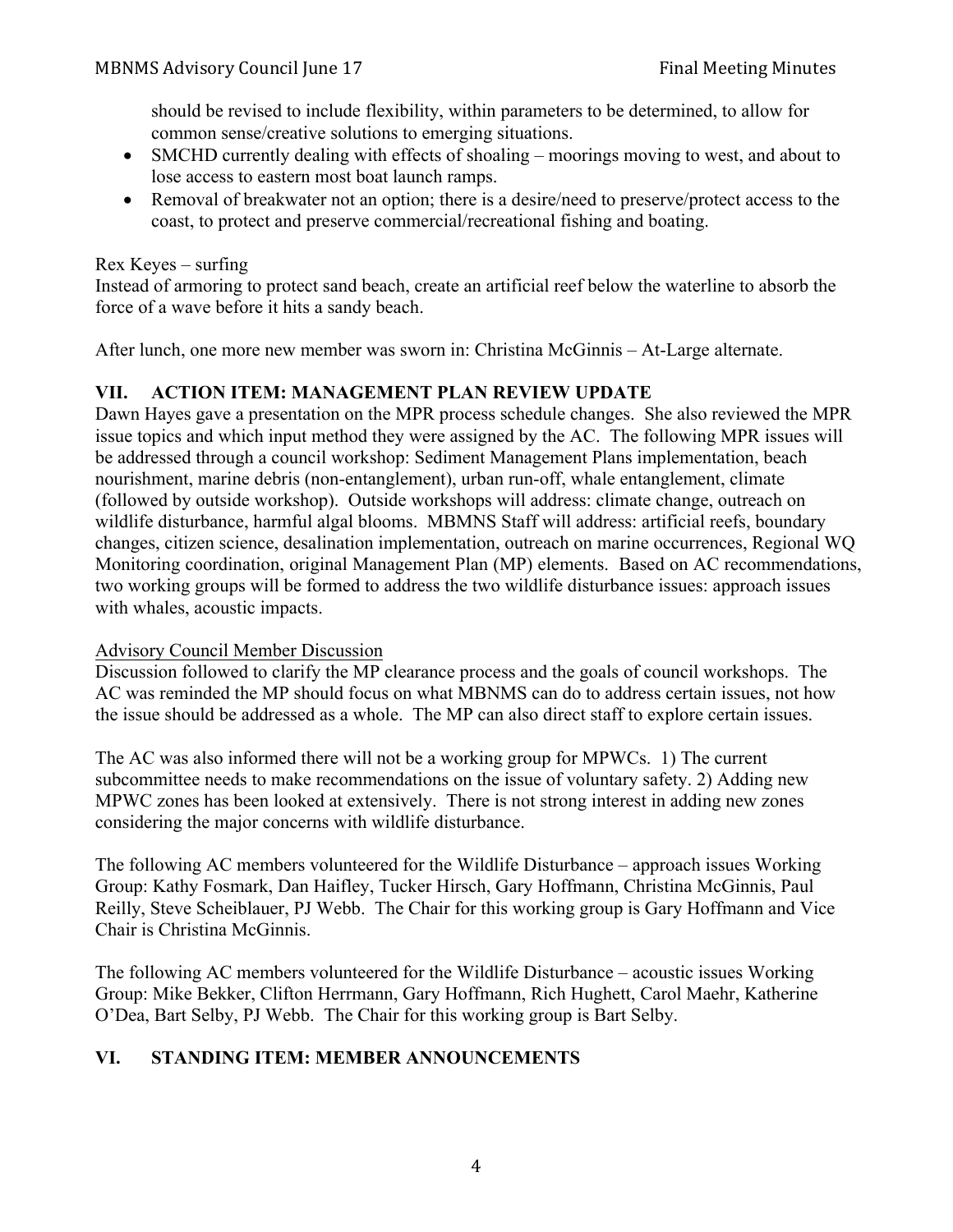Dayna Mathews, NOAA Office of Law Enforcement (OLE): OLE completed recruitment announcements for 59 law enforcement officers nationwide. Nine of those positions will be on the west coast and three of those stationed in California. Review of applications was just completed. They are in the process of establishing a certification list which is what OLE will use to hire the law enforcement officers.

Steve Haddock, Research alternate:

There will be a meeting at the Marina airport on June 28 and 29 organized by University-National Oceanographic Laboratory System (UNOLS) Scientific Committee for Oceanographic Aircraft Research (SCOAR). It will discuss research applications of unmanned aerial vehicles for studying marine environments nationally.

Activities in the Sanctuary Ecologically Significant Areas

- 1. Mapping AUV operations in SESA #6 (off Santa Cruz); new 1m resolution map
- 2. MiniROV operations in SESA #6 looking at rare and rebuilding species
- 3. Two research cruises on the Western Flyer with ROV dives visited Sur Ridge SESA #11. One
- by Jim Barry with Andrew DeVogelaere and one by Steve Haddock's lab

Tami Grove, California Coastal Commission primary: no new announcements

Clifton Herrmann, College primary: no new announcements

Al Budris, Business/Industry primary: no new announcements

Katherine O'Dea, Conservation primary: Participated in a special showing of climate change documentary *Time to Choose* by filmmaker Charles Ferguson at Osio Theater in Monterey and recommends other members to see the movie. Save Our Shores has coordinated their annual holiday relief campaigns on July  $4<sup>th</sup>$  and  $5<sup>th</sup>$ . There will be beach clean ups on the  $5<sup>th</sup>$ . Visit www.saveourshores.org for more information.

Mike Bekker, Tourism primary: no new announcements

Gary Pezzi, Recreation primary: no new announcements

Kirk Schmidt, Agriculture primary: Pure Water issue – the take of water from Tembladera Slough in a reclamation ditch which reduces the amount of fresh water coming into Moss Landing Harbor is proceeding. Desalination issue - There is mitigation for water being taken out of a 180 foot aquifer which was agreed to in a settlement. A portion of the desalination water will be given as mitigation to Castroville to use as drinking water in lieu of pumping more water out of the aquifer

Gary Hoffmann, At-Large primary: There is a summary of 2016 whale entanglement incidents that will be emailed out to the council. The number of reported whale entanglements for Monterey Bay was 25: 12 were confirmed, 2 successfully disentangled, 1 possible self-release, 1 partially disentangled by fisherman. This data was provided by NMFS. A letter was sent by CDFW to Dungeness crab vessel permit holders to help them understand how they can reduce whale entanglement with their gear. CDFW also provided a best practices guide for the fishermen. The Dungeness crab fishery is a major cause of entanglements.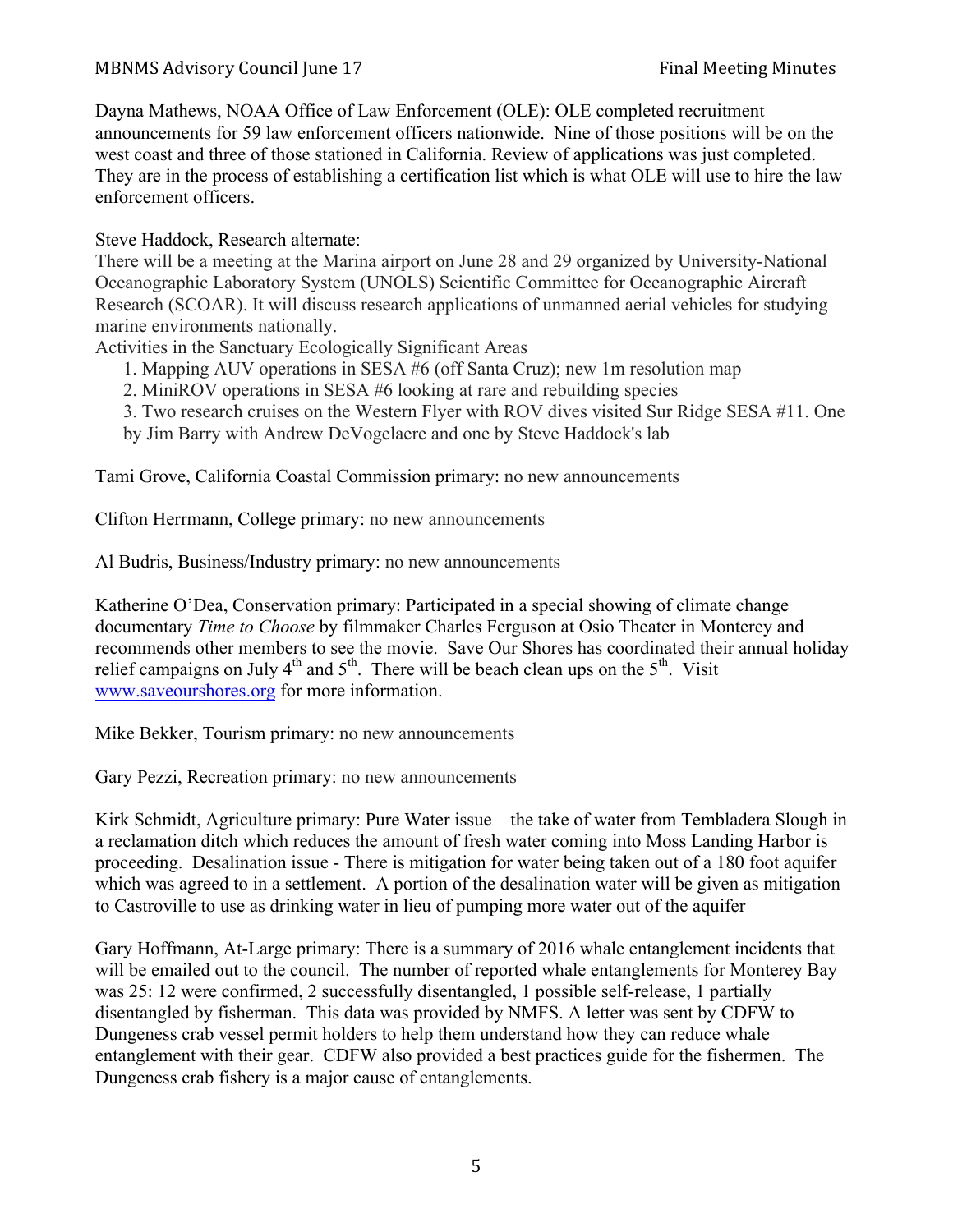Dan Haifley, At-Large primary: O'Neill Sea Odyssey  $20<sup>th</sup>$  anniversary is September 17<sup>th</sup>. For more information visit http://oso20th.org

Brian Nelson, Diving primary: Newsletter complete and sent to 2,404 contacts on list 6/14/2016. State of California Parks Department – State Waters reefing projects. – Staff has been researching this element. Get into your Sanctuary photographic event – Diver call out.

PJ Webb, At-Large primary:

The Coastal Discovery Center held its annual lecture series in Cambria to full capacity crowds. The topics covered included feeding behavior of Northern Elephant Seals, El Nino and La Nina meteorologist presentation, Condor-Cambria connection with update on the newly released Cambria flock, Southern Sea Otter biologist presentation.

"Get into Your Sanctuary Day" will be another kayaking in the San Simeon Cove with business and chamber community invited to get into our Sanctuary on Saturday September 25th.

Snapshot Day was another citizen-science success although some inland sites had no water in the creeks. This is a one day commitment with a separate training day. It is a fun adventure. Think about volunteering in your area!

Tucker Hirsch, Education primary:

The Offset Project is hosting a whale watching brunch with snacks and champagne. It would be a great "special" whale watching trip if you have folks in town or have it on your bucket list to attend. 6/26 10:00-2:00.

If you're curious about the weird row boats that were in the harbor lot at the end of May, those were the boats for Great Pacific Race. Rowing teams of 2 or 4 that are headed for HI. They left Monterey June 4 and have about 15,000 miles left to go!

There is a new magazine launching with a focus on sustainable living on the central coast. Its first issue is in development and should be out in September. This could be a place for information about the Sanctuary, events, etc.

I have been seeing a lot of people smoking on the pier on Wharf II lately. Mostly in the early mornings - they are locals fishing off the pier (and even a city employee). Is there anything sanctuary can do to crack down on this?

Cyndi Dawson, CA Natural Resources Agency primary: Safe Guarding Implementation Plan – this plan being currently updated. Agencies look to this plan as policy guidance. Harmful Algal Blooms (HAB) Working Group – At the last Ocean Protection Council (OPC) meeting, OPC directed staff to convene a HAB task force. MPA Monitoring Program – CNRA received an ongoing baseline allotment of \$2.5 million of general fund money. It is paying for intertidal and subtidal data collection for 2 years in North Central, Central and South Coast regions. It will be led by UCSC. UCSC will present a suite of options to DFW to select site along coast for longterm monitoring. OPC and DFW has partnered with UC Davis to fund three postdoctoral scholars that will be co-mentored between DFW and UC Davis. One of those scholars will be leading the work on completing the statewide action plan for monitoring in close collaboration with experts, scientist and communities across the coast.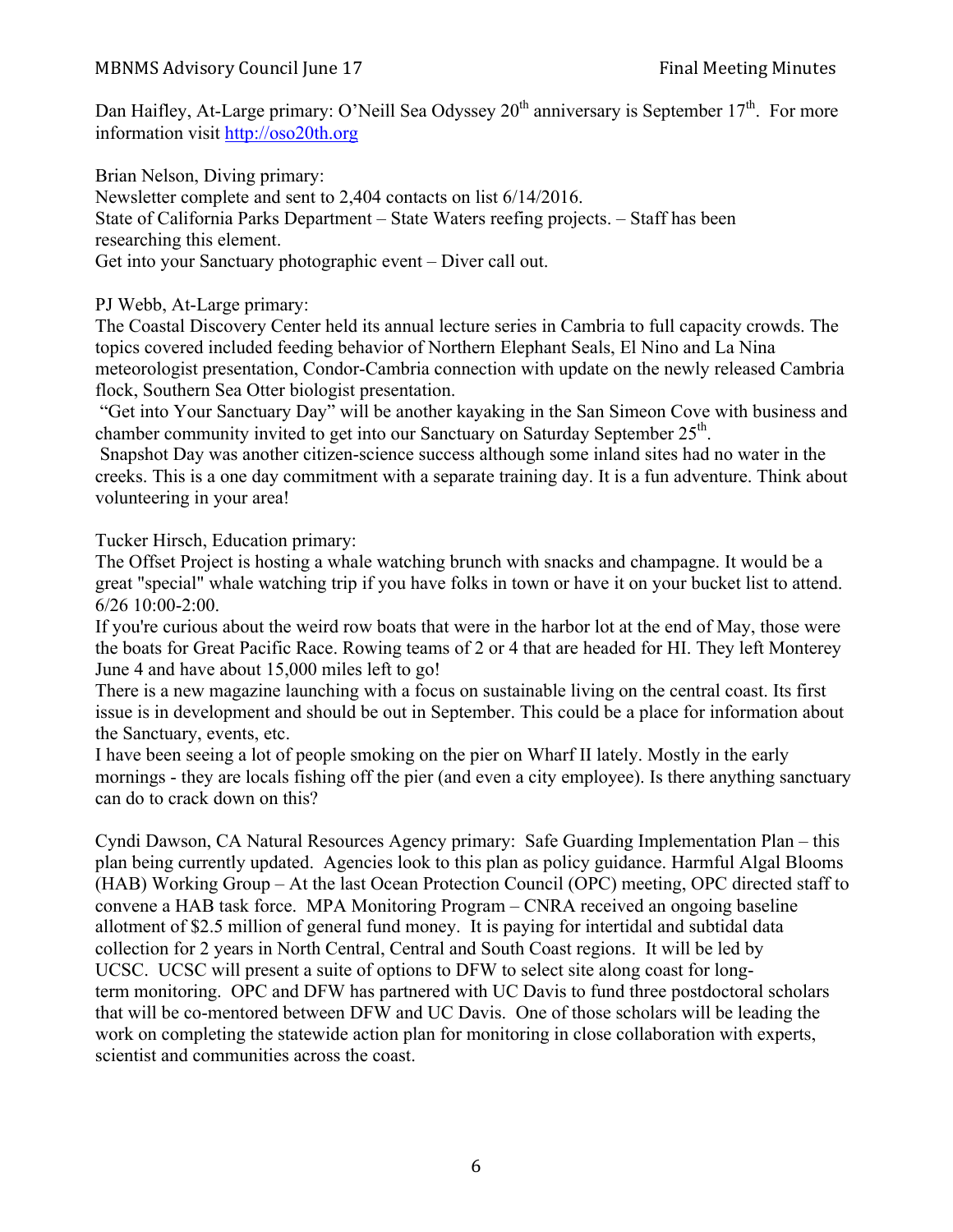Paul Reilly, CDFW primary: The last remaining stretch of coast opened to the Dungeness crab recreational fishery on May 19 and to the commercial fishery on May 26. The recreational season will close July 30 in Humboldt, Del Norte, and Mendocino counties, and on June 30 in all other counties. The commercial season will close July 15 in Humboldt, Del Norte, and Mendocino counties, and on June 30 in all other counties.

Next week the Pacific Fishery Management Council will meet and adopt recommendations for sport and commercial fishing regulation changes for 2017-18.

On May 9 the California Fish and Game Commission announced the hiring of Valerie Termini to serve as its Executive Director. Ms. Termini comes from California Ocean Protection Council staff where she has served as the fisheries policy advisor and as interim Executive Director. Valerie is also a former representative for the Natural Resources Agency on the AC

On May 6 the two vacant Fish and Game Commission seats were filled by Russell Burns, 55, of Napa, and Peter Silva, 63, of Chula Vista. Burns has been business manager at Operating Engineers Local Union 3 since 2006, Silva has been president and chief executive officer at Silva-Silva International since 2011. He served as assistant administrator for water at the U.S. Environmental Protection Agency from 2009 to 2011, senior policy advisor at the Metropolitan Water District of Southern California from 2005 to 2009 and vice chair at the State Water Resources Control Board from 2000 to 2005.

John Hunt, Research primary: Bridget Hoover, Water Quality Protection Program (WQPP) Director held a meeting for the WQPP committee this month. There was good discussion on what should be included in the MPR WQPP action plans. The discussion resulted in good recommendations for the action plans.

Rich Hughett, Recreational Fishing primary: no new announcements

Steve Lindley, NMFS primary: no new announcements

Dave Feliz, Elkhorn Slough NERR: The Tidal Wetland Project held a stakeholder meeting to review the Parsons Sill Project and monitoring efforts, five years after the underwater speed bump was constructed. Feedback was overall positive; recommendations focused on continuing sediment addition projects and better understanding of eutrophication in the slough over raising the height of the sill.

Researchers Dr. Brent Hughes (Research Fellow at the University of California at Santa Cruz-Long Marine Lab) Charlie Endris (ESNERR GIS Specialist), and Kat Beheshti (UC Santa Cruz PhD candidate) completed the first phase of an investigation into the potential effects of sea otters on the success of eelgrass restoration efforts in Elkhorn Slough. Hughes et al. transplanted eelgrass into different areas of the main channel and monitored its health over the course of 1 year. Overall, they measured an average increase in restoration area of 320% and also found that sea otter foraging density (a diet of primarily crabs which feed on algal consumers) predicted early restoration success of eelgrass when effects of eutrophication and consumers can be most critical. These results emphasize the need for incorporating food-web structure into restoration design.

Reserve staff have been preparing for an upcoming grazing project, due to begin July 1. Staff and volunteers have been busy finishing fences on Reserve pastures, collecting plant data to use as part of a before-after-control-impact study, and creating vegetation maps so they can track changes in shrubs and large weeds over time.

Reserve staff together with USFWS surveyed the freshwater wetlands of the Elkhorn Slough Reserve, which are much deeper and more extensive this year than in the past due to rain fall and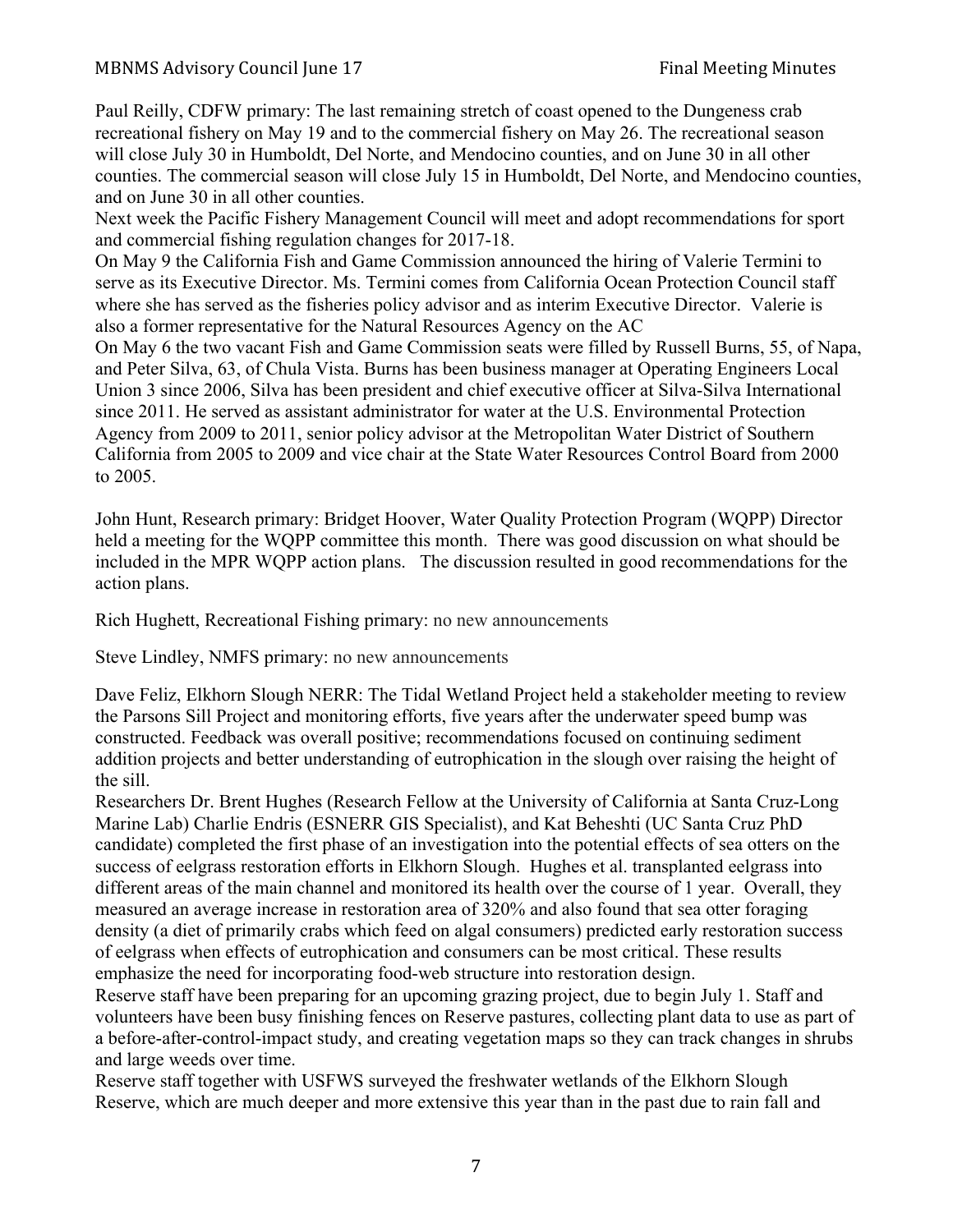improvement implemented by staff. The surveys detected three listed species: Santa Cruz Long-Toed Salamander larvae in one pond, California Tiger Salamander (CTS) larvae in two ponds, and a small adult California Red-Legged Frog in still another pond. CTS were first found on the Reserve last year, and this year they were discovered in two ponds that had not been known to be CTS habitat in the past.

On April 13, the California Coastal Commission found no substantial issue with our eucalyptus removal project. Our coastal development permit is good to go and we will be able to proceed with the removal of 13 acres of eucalyptus trees  $(\sim 1300$  trees) on the Reserve. They will be replaced with Coast Live Oaks.

The Reserve Manager attended a meeting regarding sea otter disturbance (by humans) in the Elkhorn Slough. This has become a significant issue documented by a camera mounted near the harbor mouth. Various ideas were discussed including developing an enforcement detail, closing a beach, fencing off a sea otter loafing area, and buoying off a portion of the harbor where a raft of male otters frequently congregates.

Steve Scheiblauer, Harbors primary: Attended the chain of command ceremony for USCG at the station in Monterey. The outgoing commander had great things to say about sanctuary and the incoming commander is pleased to be in Monterey.

## **VIII. STANDING ITEM: WORKING GROUP REPORTS**

#### Research Activity Panel (RAP)

John Hunt started by inviting all Advisory Council members to the RAP meetings, which are held on alternate months from the AC meetings. Meeting times and locations are posted on the Advisory Council website. We generally start with a presentation by the host institution, and there is so much fascinating science going on here that these presentations are excellent.

Last month Francisco Chavez of the Monterey Bay Aquarium Research Institute described some of the world class marine research and engineering being done in the sanctuary by MBARI staff. The list included:

- A description of the world's longest time series of marine  $CO<sub>2</sub>$  concentrations;
- Visualizations of how the 2015-16 warm water blob and El Nino slowed the local rate of  $CO<sub>2</sub>$ increase;
- Advances in wave gliders and other autonomous vehicles that collect data much more efficiently than shipboard surveys;
- The Marine Biodiversity Observation Network that uses advanced environmental DNA analyses to assess biodiversity;
- Interactive web-based tools to display information from MBARIs research;
- Autonomous platforms for water column imaging;
- Integrated time series of MBARI oceanographic data;
- Development of a floating coastal profiling device;
- Wave power harvesting for instruments;
- Sur Ridge Studies (MBARI/MBNMS): corals; mapping; feeding; POC
- Ocean Imaging Project: 2016
- Biodiversity and Bio-optics of Zooplankton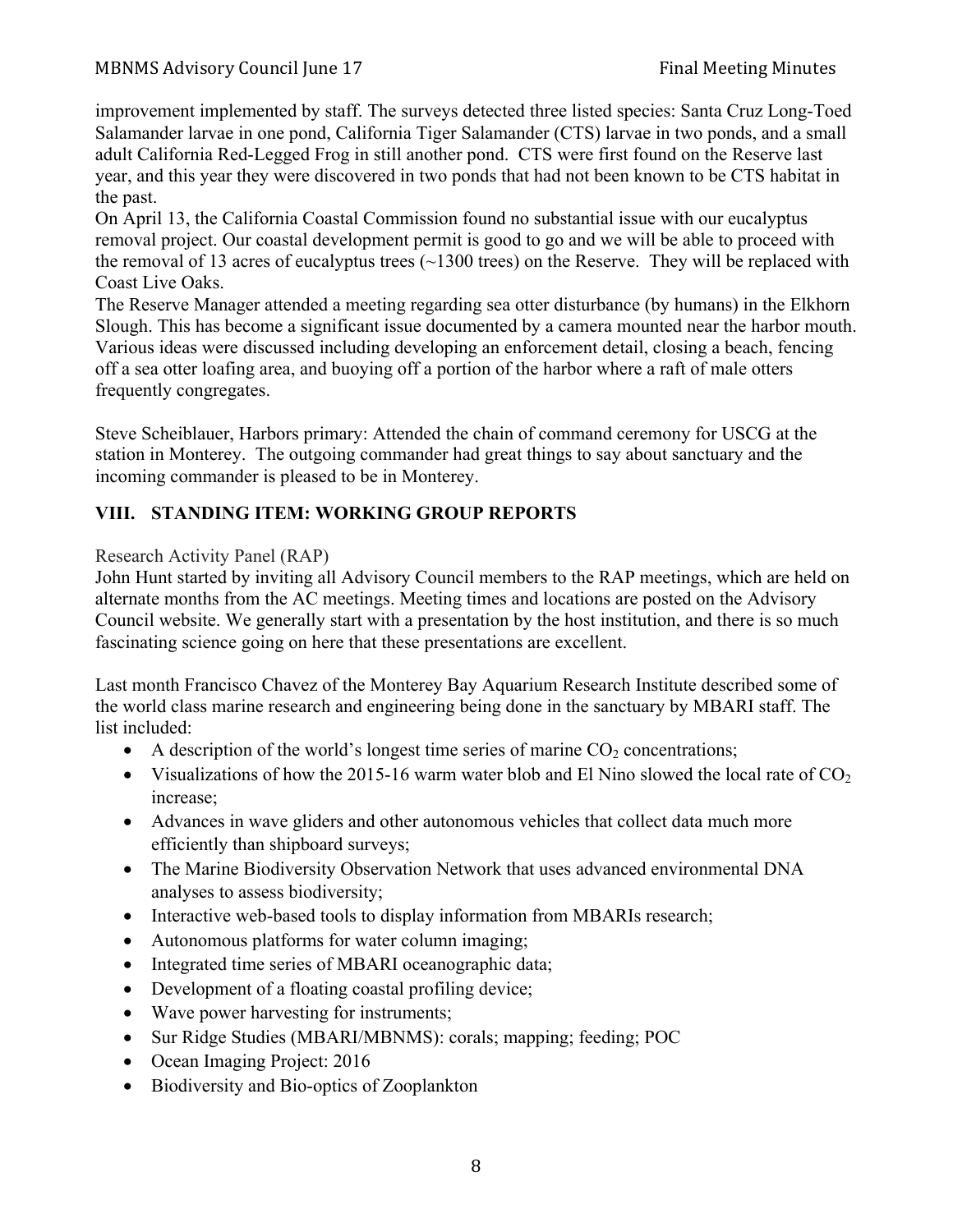• Lots more.

Here's an announcement that the OCEANS 16 conference will be held at the Portola/Marriott Hotel and Golden State Theater in Monterey, this September 19-23. This event is sponsored by the Marine Technology Society and Oceanic Engineering Society and features hundreds of technical and entertaining presentations and exhibits. For more information see: http://www.oceans16mtsieeemonterey.org/

Unfortunately the Sanctuary Currents Symposium will not be held this year. For over 20 years this has been an annual event for researchers, educators, students, and the public to learn about current research being conducted in the Sanctuary. About 300 people usually attended, including dozens of high school students. The Rickett's Award lecture, which was the keynote of this event, will still take place this fall, though the details of the date, venue, etc., are still being worked out.

At our last RAP meeting we honored James Lindholm, who did an exceptional job as RAP chair, and installed our new chair (John Hunt) and vice-chair (Steve Haddock). We will work hard to follow in James' footsteps.

Concurrent with the Management Plan update, the RAP has been particularly focused over the past few meetings discussing recommendations to strengthen long-term monitoring of sanctuary resources. The RAP feels strongly that, as business guru Peter F. Drucker said, "You cannot manage something that is not measured." We will be talking more with Paul and PJ about ways to enhance the gathering and use monitoring data for sanctuary management.

Erica Burton writes detailed summaries of all RAP meetings, and these are posted on the MBNMS website.

## Advisory Council Member Discussion

There was discussion about the Sanctuary Symposium not continuing in the future. The event was coordinated mainly by James Lindholm and the IfAME program at CSUMB and it was becoming a difficult task.

## Sanctuary Education Panel (SEP)

We had our first SEP meeting on 5/25. It should have been a complete fiasco! Lisa Uttal was all set to give an overview on Sanctuary education programs (with input from Carolyn Skinder) and ended up having to do so remotely due to a family emergency. Thanks to her and Amity's perseverance, they managed through technical difficulties. Then, Amity had some family hiccups herself, and couldn't be there for the MBEE or SEP meeting, and both were held at her COE site and she was the host. Lastly, there was construction on the road where the meeting was held, and caused a massive traffic delay. It took people over an hour to get from the SEC across Highway 1 to COE. Despite this, we had over 12 folks show up, some of whom were new and all seemed pretty eager to be a part of SEP. I need to figure out how to manage the contact list and information now.

We also had our first, full group Fishermen in the Classroom (FIC) meeting, including Rich and Kathy. While we are still figuring out, there seems to be some potential funding sources to get FIC up and running again, but nothing is set in stone.

## Advisory Council Member Discussion